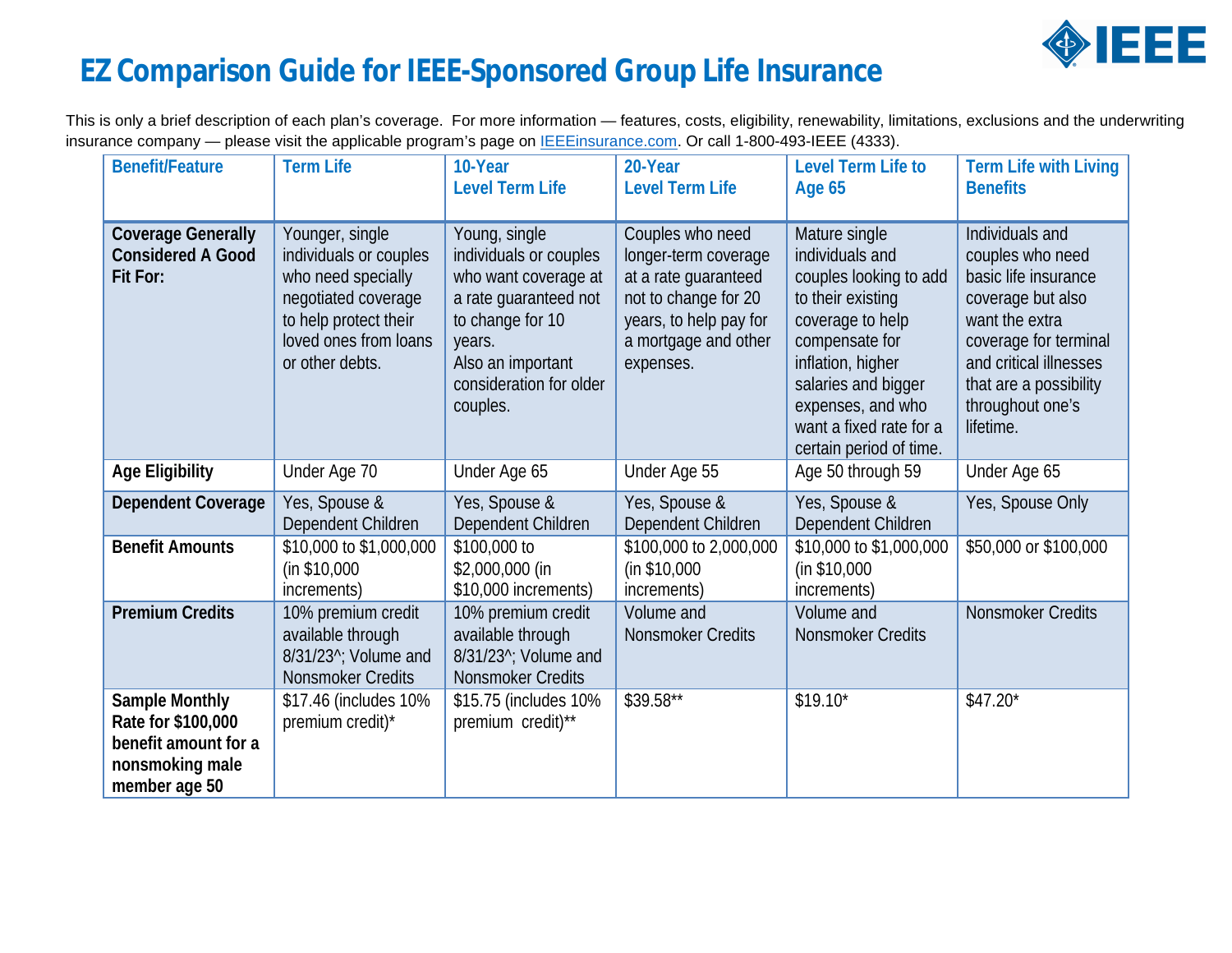| Rate Guarantee                             | Annual; rates are<br>based on age and<br>increase as the<br>insured ages into the<br>next 5-year age bands                                     | 10 Years++                                                                                                                                     | 20 Years+++                                                                                                                                    | Until Age 65                                                                                                                                   | Annual; rates are<br>based on age and<br>increase as the<br>insured ages into the<br>next 5-year age bands                                                                                                                                                                                                                                    |
|--------------------------------------------|------------------------------------------------------------------------------------------------------------------------------------------------|------------------------------------------------------------------------------------------------------------------------------------------------|------------------------------------------------------------------------------------------------------------------------------------------------|------------------------------------------------------------------------------------------------------------------------------------------------|-----------------------------------------------------------------------------------------------------------------------------------------------------------------------------------------------------------------------------------------------------------------------------------------------------------------------------------------------|
| Coverage<br><b>Termination Age</b>         | 100                                                                                                                                            | 75                                                                                                                                             | 75                                                                                                                                             | 65                                                                                                                                             | 75                                                                                                                                                                                                                                                                                                                                            |
| Living Benefits                            | Yes, 50% of benefit<br>amount for Terminal<br>Illness under the<br><b>Accelerated Death</b><br>Benefit Option.<br>(Premiums do not<br>reduce.) | Yes, 50% of benefit<br>amount for Terminal<br>Illness under the<br><b>Accelerated Death</b><br>Benefit Option.<br>(Premiums do not<br>reduce.) | Yes, 50% of benefit<br>amount for Terminal<br>Illness under the<br><b>Accelerated Death</b><br>Benefit Option.<br>(Premiums do not<br>reduce.) | Yes, 50% of benefit<br>amount for Terminal<br>Illness under the<br><b>Accelerated Death</b><br>Benefit Option.<br>(Premiums do not<br>reduce.) | Yes; Up to 75% of<br>benefit amount may<br>be paid prior to death:<br>50% of benefit<br>$\bullet$<br>amount for<br><b>Terminal Illness</b><br>under the<br><b>Accelerated Death</b><br>Benefit Option.<br>(Premiums do not<br>reduce.)<br>25% of benefit<br>amount for Critical<br>Illness and for<br><b>Permanent Critical</b><br>Conditions |
| <b>Waiver of Premium</b>                   | Yes, if disability<br>occurs before age 60<br>and lasts at least nine<br>months                                                                | None                                                                                                                                           | None                                                                                                                                           | None                                                                                                                                           | Yes, if disability<br>occurs before age 60<br>and lasts 6 months                                                                                                                                                                                                                                                                              |
| Exclusions                                 | <b>None</b>                                                                                                                                    | <b>None</b>                                                                                                                                    | <b>None</b>                                                                                                                                    | <b>None</b>                                                                                                                                    | <b>None</b>                                                                                                                                                                                                                                                                                                                                   |
| 30-Day Free Look                           | Yes                                                                                                                                            | Yes                                                                                                                                            | Yes                                                                                                                                            | Yes                                                                                                                                            | Yes                                                                                                                                                                                                                                                                                                                                           |
| <b>Benefit Reduction at</b><br>Certain Age | Yes, starting at age 69                                                                                                                        | <b>None</b>                                                                                                                                    | <b>None</b>                                                                                                                                    | <b>None</b>                                                                                                                                    | <b>None</b>                                                                                                                                                                                                                                                                                                                                   |
| Portable <sup>t</sup>                      | Yes                                                                                                                                            | Yes                                                                                                                                            | Yes                                                                                                                                            | Yes                                                                                                                                            | Yes                                                                                                                                                                                                                                                                                                                                           |